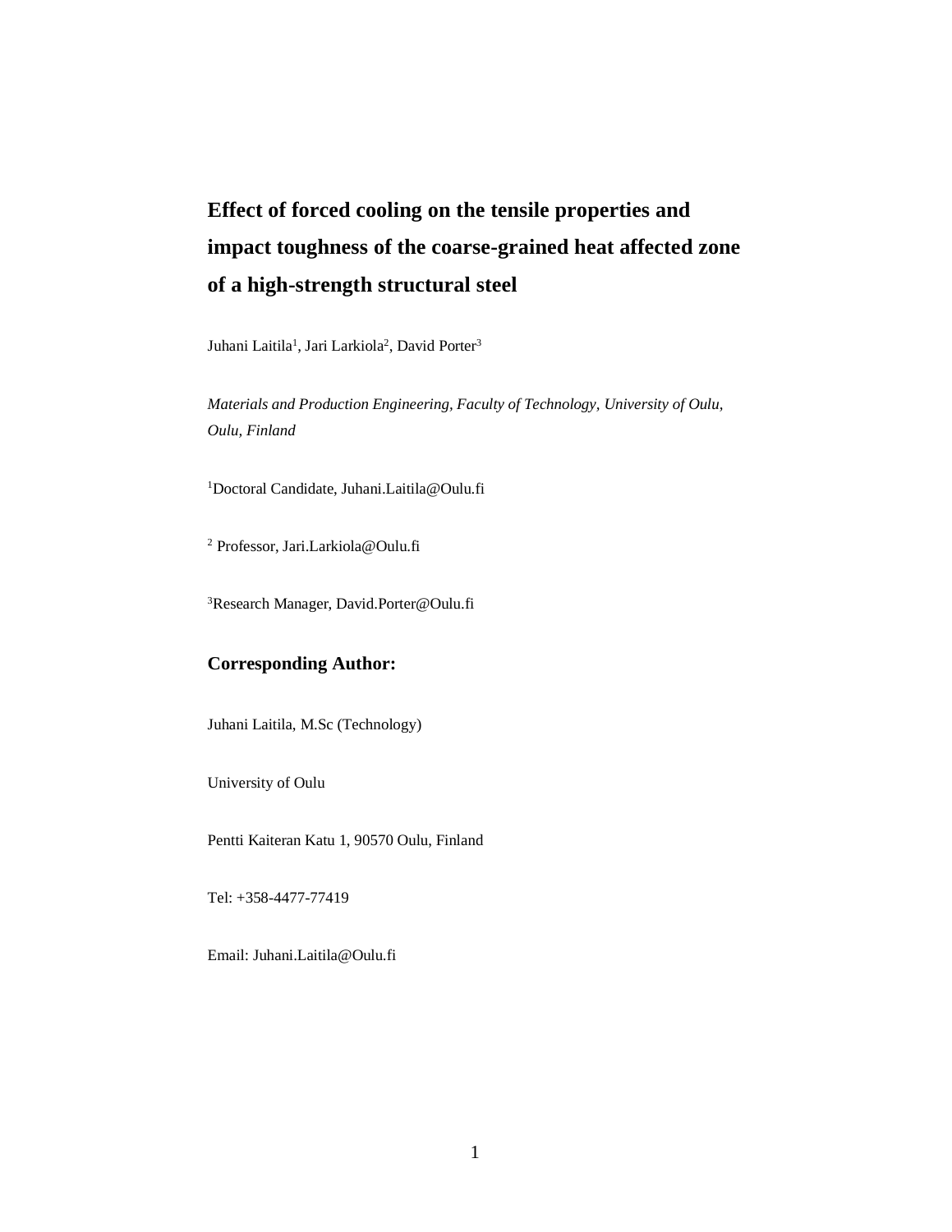### **Abstract**

The effects of forced cooling, i.e. forced cooling rate and forced cooling finish temperature, on the tensile and impact toughness properties of simulated weld coarse-grained heat affected zones has been explored in the case of a low-carbon thermomechanically processed steel with a yield strength of 700 MPa. The forced cooling finish temperatures that were studied were 400, 300, 200 and  $100^{\circ}$ C and the forced cooling rates were 50 and 15  $\degree$ C/s. Coarse-grained heat affected zones were simulated using a Gleeble 3800 thermomechanical simulator. For the steel concerned, strength and impact toughness improved significantly when the steel was cooled rapidly to 200 or 100 $\degree$ C. The results indicate that it may be possible to substantially improve welding productivity by using forced cooling to reduce interpass times.

Keywords: Bainite; cooling rate; coarse-grained heat affected zone; high strength steels; welding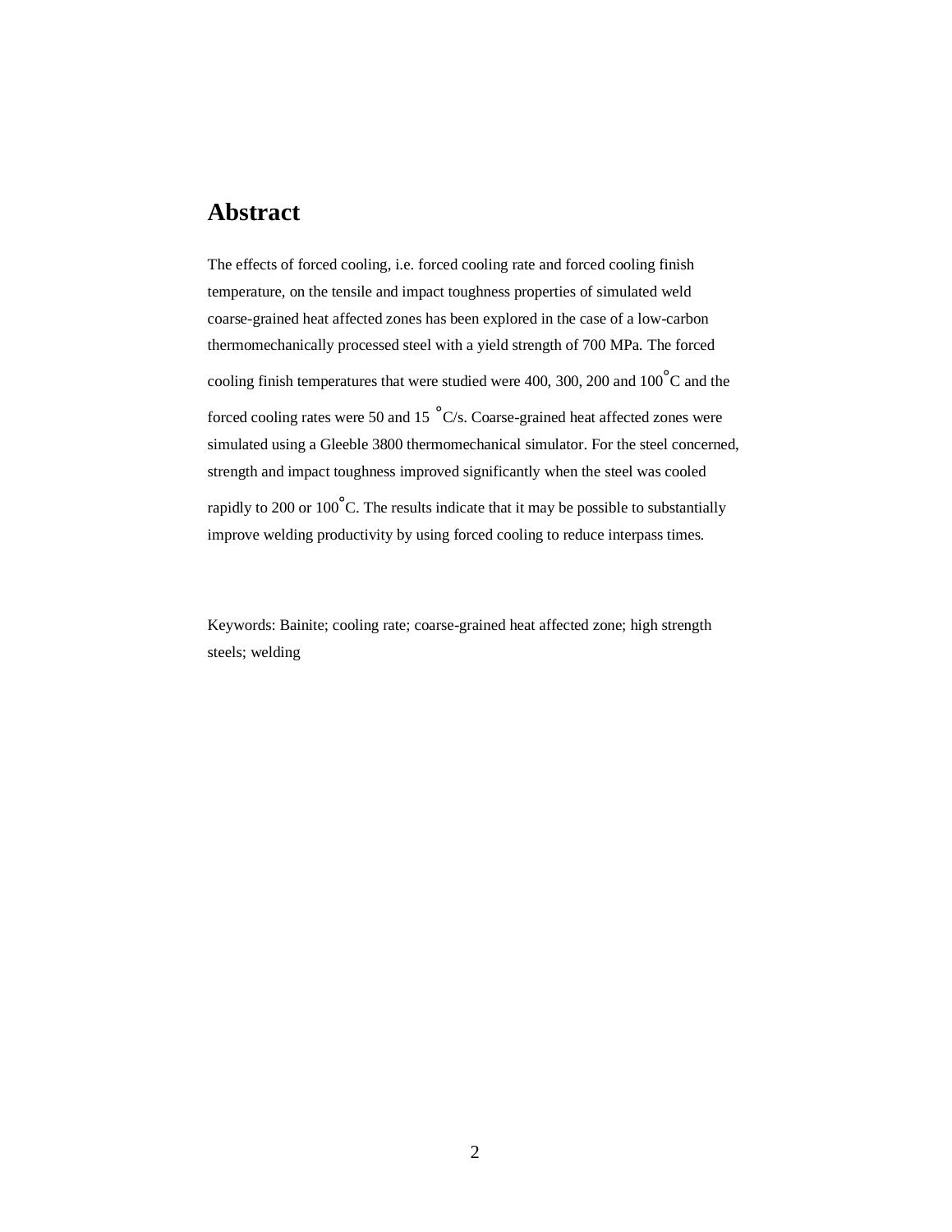#### **1 Introduction**

High-strength steels are becoming more commonly used in the engineering and construction industry. By using high-strength structural steels, the structures can be made lighter and more elegant due to thinner wall thicknesses. Furthermore, the financial burden of structural projects can be eased with high-strength steels due to lower overall material costs. However, production time is usually greatly increased because of the need to use more welding passes when high-strength steels are used compared to normal structural steels such as S355. [1-3]

Multipass welding is usually used to achieve sufficiently narrow heat affected zones and sufficiently high cooling rates. The cooling rate has a significant impact on the mechanical properties of the welded joint because it controls the microstructural changes that occur in the steel during welding. Usually steel manufacturers provide recommended weld cooling times between 800 and 500 °C (t8/5) along with recommendations about interpass temperatures and heat inputs. The higher the strength the shorter the recommended maximum t8/5 time tends to be in order to achieve welds with sufficiently high strength.

In addition, steel producers often provide guidelines for the number of weld passes that should be used to achieve the desired cooling time. For example, SSAB recommends the use of three weld passes for Strenx high strength steels when the material thickness is between 6 and 8 mm [4]. The required number of weld passes increases as the material thickness increases. This means increased production times due to the time spent waiting for the steel to cool down to the recommended interpass temperature.

Recommended interpass temperatures are around 200-300°C when high strength

structural steels are used [4-7]. In some cases it can be as high as  $400^{\circ}$ C. However, when higher interpass temperature is used, lower heat input is required to avoid exceeding the maximum allowed value of t8/5, which can be counterproductive by leading to the need for additional weld beads. Furthermore, usually with higher interpass temperature the heat affected zone is wider and the allowed heat input is lower, which again increases the number of weld passes required.

Ideally, from a productivity point of view, external cooling should be introduced when welding high strength steel. This would enable the steel to reach the interpass temperature faster. Furthermore, external cooling would allow an increased heat input and the number of weld passes to be reduced. Both of these effects would increase workshop productivity by eliminating a significant amount of the time wasted in the welding process due to waiting in between the weld passes.

It is known that high strength steels that consist of bainite, macte or a mixture of the

two undergo microstructural changes in temperatures below  $500^{\circ}$ C [8]. However, the traditional t8/5 has been uniformly used in welding specifications regardless of the material for decades. While it may have been a suitable parameter in the past, with high strength steels becoming more common it may no longer be the optimal choice.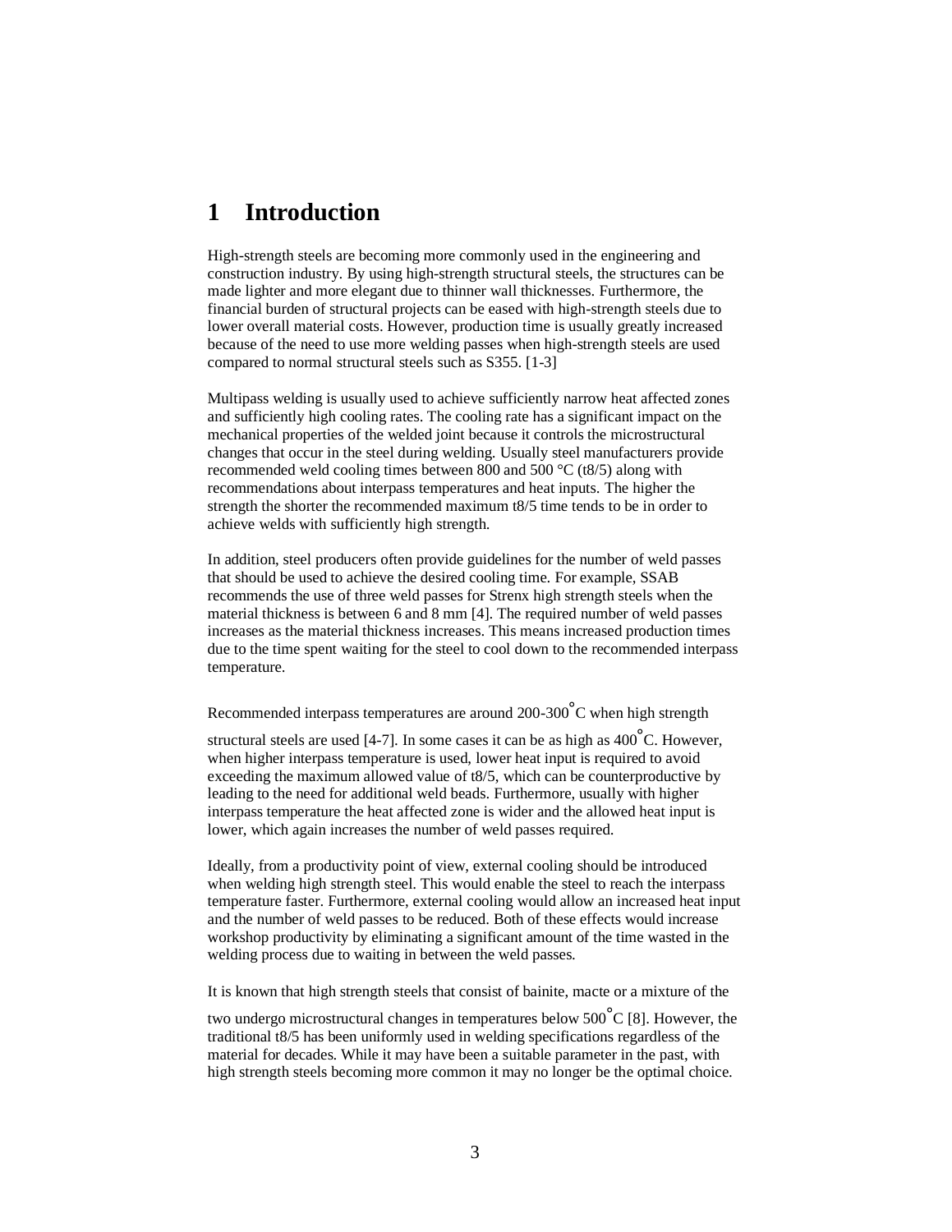Instead, the formulation of a new index might be more appropriate and even allow an increase in the productivity of welded high strength steel structures. It is also

proposed in this paper that a new cooling index that measures the time between 800° C and the interpass temperature should be used along with the external forced cooling in order to maximize productivity. The reason for this is that microstructural changes

still occur between  $500^{\circ}$ C and the interpass temperature.

In a previous study conducted by Hoy et al. (2015) it was discovered that six different

low carbon steels became brittle when they were cooled down to below 300<sup>∘</sup> C rapidly [9]. Steels react differently to cooling cycles due to chances in alloying elements and therefore, it is necessary to establish cooling cycles individually on each steel. Other than production time point of view, cooling the steel to temperatures

below 500<sup>∘</sup> C rapidly has the potential to produce lower bainitic microstructure. If lower bainite is formed in the weld joint, the strength, toughness and elongation of the joint would be improved compared to what the mechanical properties would be with absence of lower bainite. Lower bainite is able to have similiar strength to that of martensite while having better toughness and elongation, making it the ideal microstructure in the heat affected area (HAZ). [10]

Usually in high strength steel welds, the areas with the lowest strength and lowest toughness are located in the HAZ. In this zone, the base material has not melted, but has undergone microstructural changes because of the thermal cycle imposed on the steel by the heat produced by the welding process. The HAZ can be divided in to four main sub-categories: coarse-grained (CGHAZ), fine-grained (FGHAZ) intercritical (ICHAZ) and subcritical (SCHAZ). These areas are produced by different peak temperatures in the weld. In the case of multipass welding, the CGHAZ of an earlier pass can be heated into the intercritical temperature region producing an intercritically reheated CGHAZ (ICCGHAZ). The CGHAZ can be produced with

peak temperature of 1350°C, while the SCHAZ on the other side of the spectrum can

be produced with peak temperature of 600<sup>∘</sup> C. Regarding fracture toughness, the lowest toughness regions can be the ICCGHAZ, the CGHAZ or the ICHAZ depending on the steel composition. These are known as local brittle zones (LBZ) Regarding tensile strength, the weakest zones tend to be the SCHAZ or ICHAZ. [11,12]

Furthermore, another negative side of using multiple weld passes is that every weld pass produces a local brittle zone (LBZ) in the weld. These zones are usually located in the coarse-grained heat affected zone. LBZ has abnormally low fracture toughness. By reducing the required weld passes the amount of these zones are minimized and the risk of fracture happening in the joint is thereby lowered. [13]

This research paper focuses on the effect of the forced cooling finish temperaure (FCFT) and forced cooling rate on the mechanical properties of the CGHAZ due to the fact that it is usually the area with the lowest toughness in a welded joint. If the steel can be forcibly cooled at high speeds directly to the interpass temperature without loss of mechanical properties, significant amounts of time can be saved in the welding process. By eliminating wasted time, the attractiveness of high strength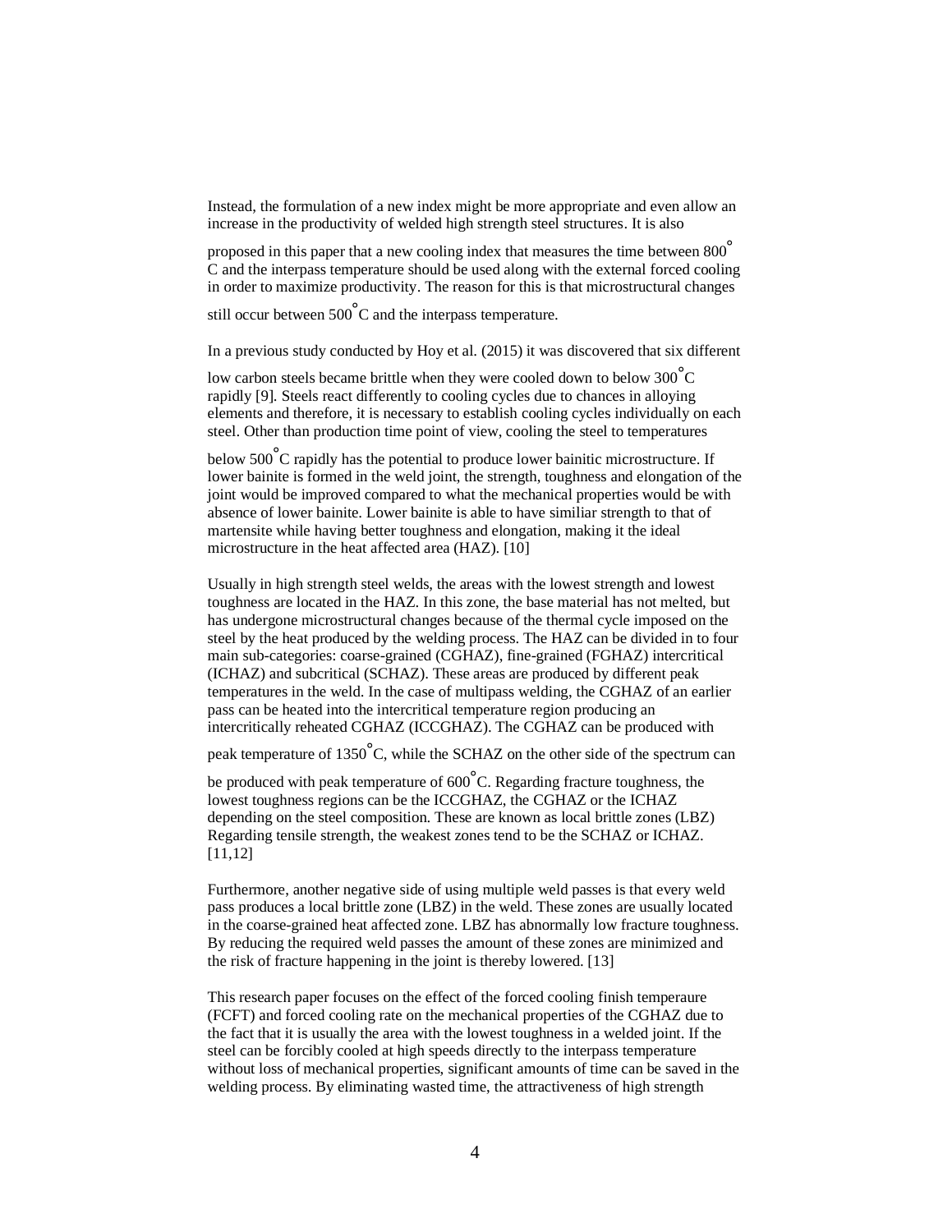structural steels to the construction industry can be increased leading to their wider application.

### **2 Experimental procedures**

The experimental part of the research was done with thermocycle simulations in Gleeble 3800 that is used impose thermal cycle on the steel that produces a CGHAZ on the specimens. The test specimens used in the Gleeble tests were cut in longitudinal direction of rolled plates and had the dimension of 10x5x55 mm and 120xØ6 mm. Material used in the tests was Optim 700 MC. The material was chosen due to the materials suitability for the construction industry and having mainly bainite microstructure. [14]

The mechanical properties that were studied were yield and tensile strength, elongation to fracture and impact toughness. Elongation, yield and tensile strength testing were carried out with a Zwick 100kN testing machine after the Gleeble simulations had been done on the specimens. Charpy V-notch (CVN) tests were carried out as well after the Gleeble simulations according to EN 10045-1 with

10x5x55mm sub-sized specimens at -40<sup>∘</sup> C.

#### **2.1 Test material and specimen preparation**

The steel used in the tests was a commercial grade Optim 700 MC with a thickness of 6 mm. The material was chosen due to its suitability for the construction industry and because it has a mainly bainite microstructure. [14]

Optim 700 MC is a high strength steel with a minimum specified yield strength  $(R_{p0.2})$  of 700 MPa, a tensile strength  $(R_m)$  in the range 750 - 950 MPa, an elongation to fracture (A) of at least 13% and a specified minimum impact strength of

27 Joules at -40<sup>∘</sup> C. The chemical composition of the steel as given by the manufacturer is shown in Table 1. The recommended cooling time t8/5 for Optim 700 MC is from 5 to 20 seconds. However, if matching weld strength is desired t8/5 should be  $\leq 10$  seconds, according to SSAB [4]. Optim 700 MC has a typical carbon equivalent (CEV) of 0.37 which is associated with good weldability.(CEV =  $C +$  $Mn/6 + (Cu + Ni)/15 + (Cr + Mo + V)/5$ , where the symbols represent the steel alloy content in wt.%.) [15]

 $C$  max  $\begin{array}{|l|c|c|c|c|c|} \hline \end{array}$  Si max  $\begin{array}{|l|c|c|c|c|c|c|c|} \hline \end{array}$  S max  $\begin{array}{|l|c|c|c|c|c|c|c|} \hline \end{array}$  Al min. 0.10 | 0.20 | 2.10 | 0.020 | 0.010 | 0.015

Table 1: Chemical composition of Optim 700 MC, wt.% [15]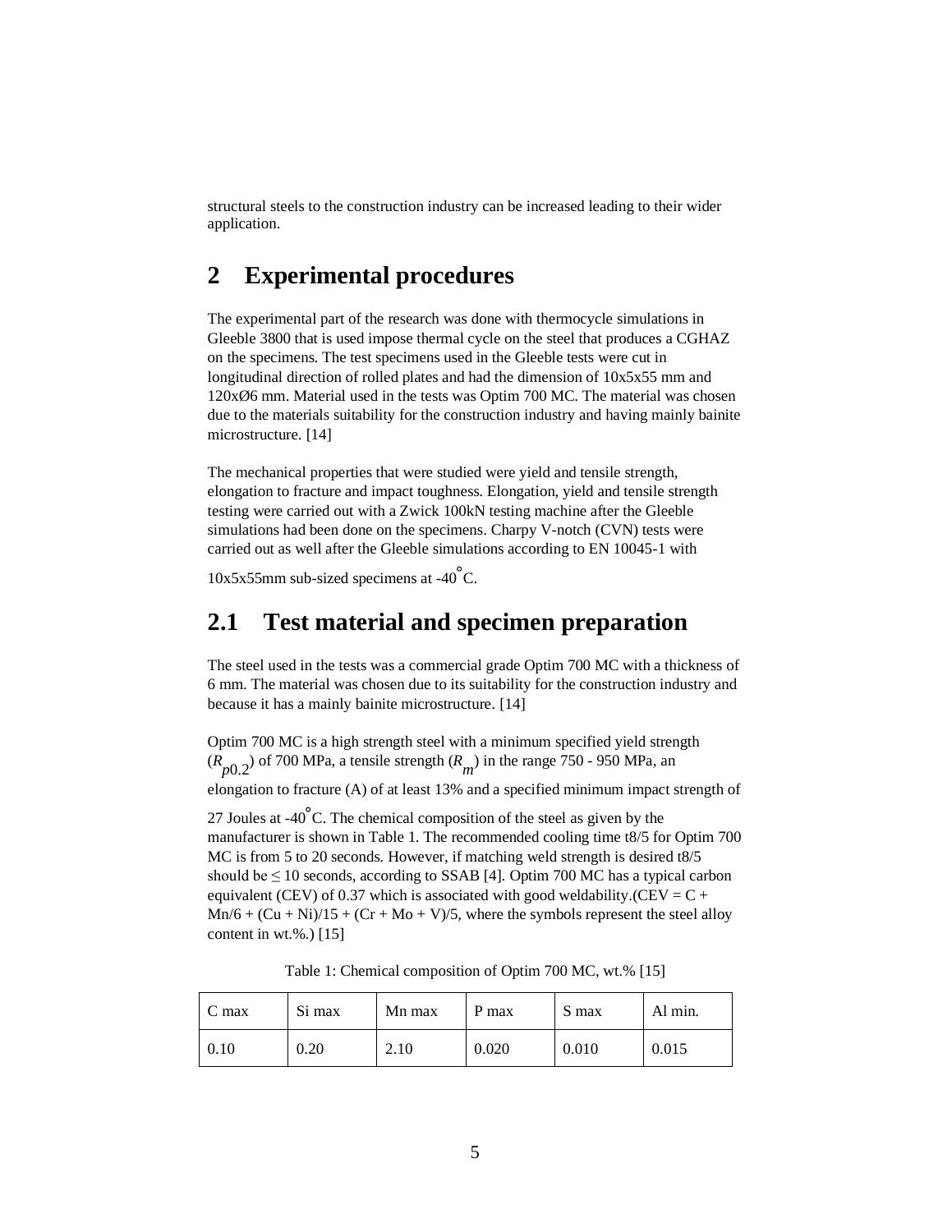The specimens were cut from plates by using water jet cutting to avoid changes in the temperature of the steel. After the cutting, samples were machined to fulfil the required tolerance of the standard EN 10045-1 for the Charpy V-notch specimens. The notches for the Charpy V-notch tests were machined following the Gleeble simulation. After testing, ductile fracture percentages were evaluated according to ISO 148-1.

The tensile test specimens were also machined to their final dimension after the Gleeble simulation. Before the simulations the specimens had dimension of  $120x\varnothing6$ mm. After the Gleeble simulation, the tensile specimens were machined to have a parallel length of 15mm and a nominal thickness of 4 mm. The gauge length of the specimens was 10mm.

#### **2.2 Gleeble simulations**

A Gleeble 3800 was used to impose thermal cycles on the steel to simulate the CGHAZs that might be produced by enhancing the cooling rate of welds down to different temperatures followed by cooling in still air. A peak temperature of 1350 °C was chosen to promote rapid austenite grain growth resulting in a CGHAZ with a low impact and fracture toughness. [16,17]

The test specimens used in the Gleeble tests were cut parallel to the longitudinal rolling direction of rolled plates with dimensions 10x5x55 mm for the Charpy V impact testing and  $120x\varnothing6$  mm for the tensile testing.

The specimens were heated to 1350°C at 400°C/s where they were held for one

second before rapid cooling at 50 or  $15^{\circ}$ C/s. The rapid cooling stage was terminated

at different temperatures, i.e. 500, 400, 300, 200 and 100°C, after which cooling was continued following the rates given in Table 2, which are representative of the free cooling of a weld in air. Fig. 1 shows examples of two thermal cycles, i.e. where rapid cooling was terminated at 500 or 100 °C.

The low-temperature cooling rates shown in Table 2 were derived from a test conducted by the company Kemppi Oy in Lahti, Finland a T-joint was welded between square structural hollow sections with the dimensions 150x150x8 mm and 100x100x8 mm with a 5 mm fillet weld using a heat input of 1.5 kJ/mm. The

temperature of the weld was measured down to 100 $\degree$ C and formed the basis for the cooling data shown in Table 2. It is worth noting that the measured cooling times were significantly different to times calculated according to the Rosenthal theory.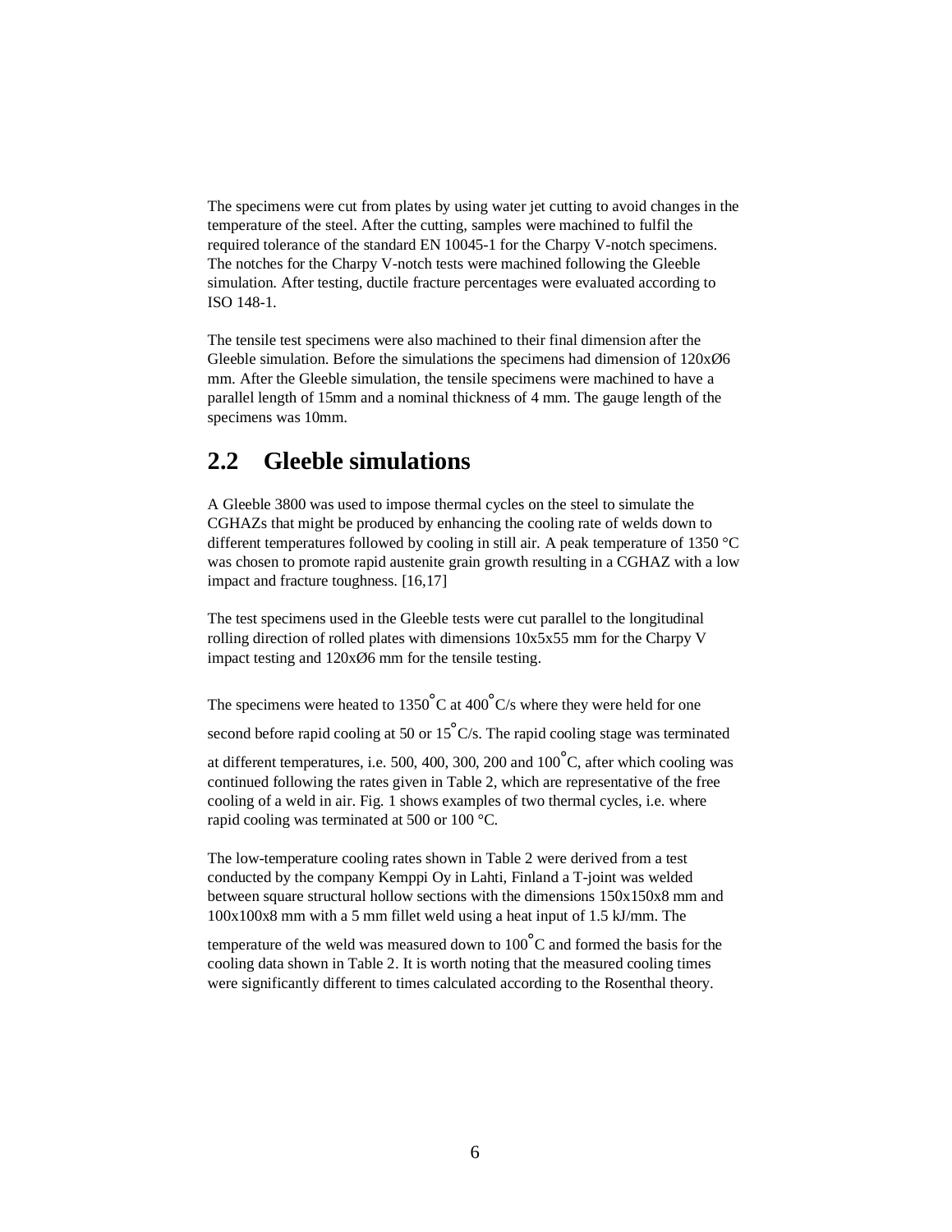| Temperature range (°C) | Cooling rate $(^{\circ}C/s)$ |
|------------------------|------------------------------|
| 500-450                | 7.10                         |
| 450-400                | 5.00                         |
| 400-350                | 3.85                         |
| 350-300                | 2.77                         |
| 300-250                | 2.00                         |
| 250-200                | 1.28                         |
| 200-150                | 0.69                         |
| 150-100                | 0.29                         |

Table 2: Simulated air cooling rates



Fig. 1: Thermal cycle with cooling speed of  $50^{\circ}$ C/s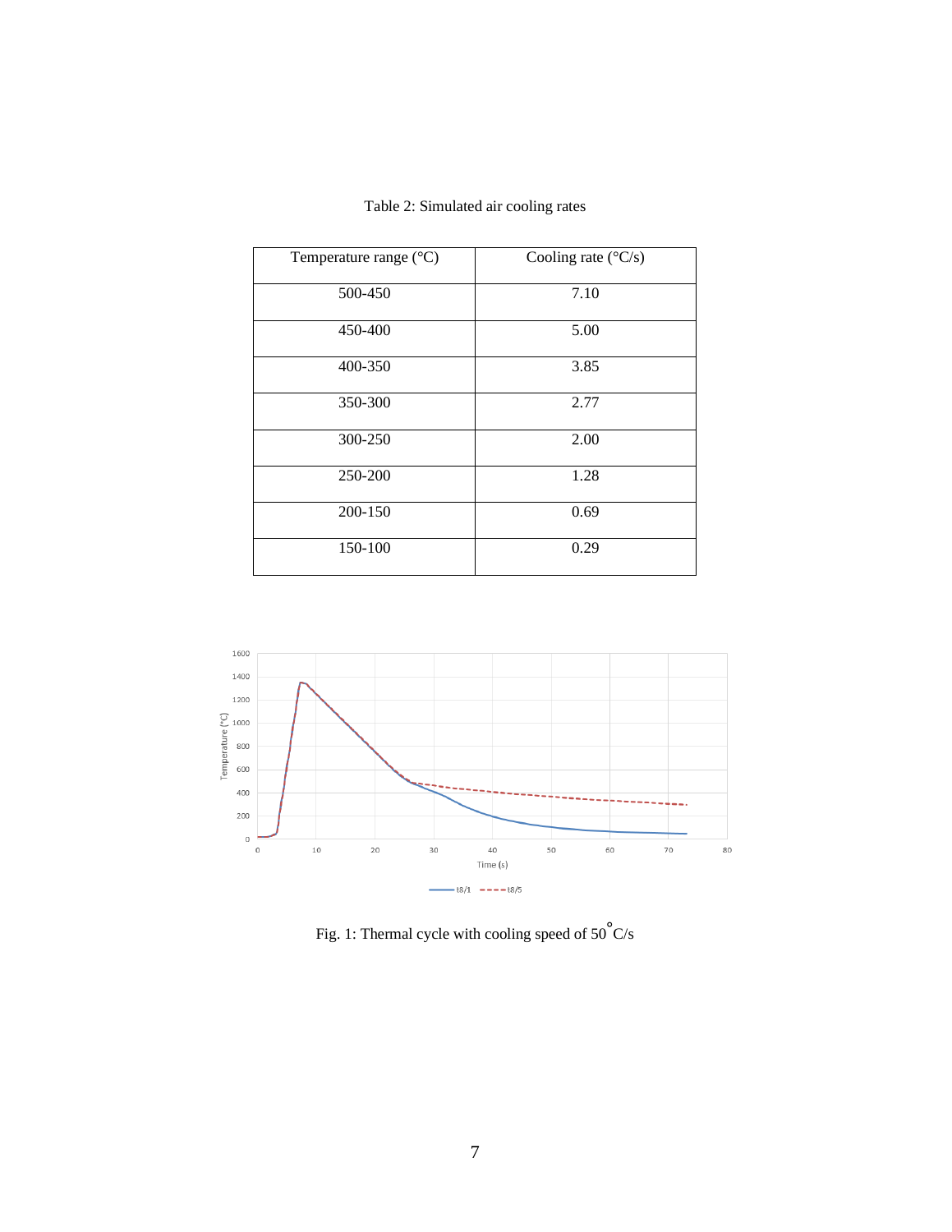### **3 Results & Discussion**

#### **3.1 Impact Toughness**

Individual absorbed energy and percentage ductile fracture values are shown in Tables 3 and 4, while mean absorbed energy values are shown in Fig. 2 and mean ductile fracture surface percentage in Fig. 3. It can be seen that when the cooling rate

was 50°C/s the CGHAZ had similar toughness irrespective of the FCFT. However,

when the cooling rate was reduced to  $15^{\circ}$ C/s, there was significant variation between different lower limits of rapid cooling.



Fig. 2: Toughness of the steel in -40 $^{\circ}$ C

Table 3 shows that all of the fracture surfaces were mainly ductile with the faster cooling speed of 50 $\degree$ C/s. Therefore, the test temperature of -40  $\degree$ C is usually on or close to the upper shelf of the transition curve. The highest invidual toughness level in this study was achieved with lower limit of rapid cooling of  $100^{\circ}$ C when the cooling speed was  $50^{\circ}$ C/s.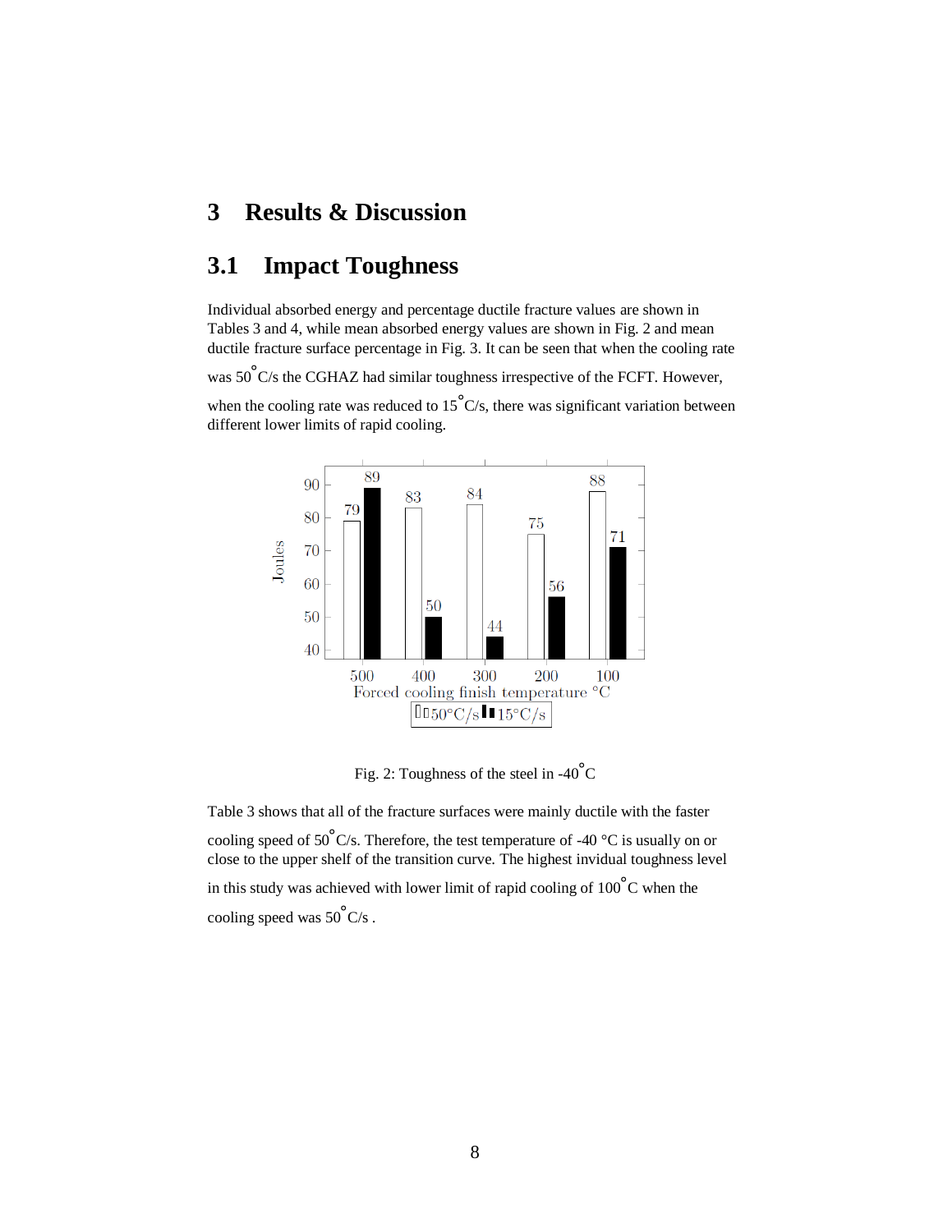

Fig. 3: Percentage of mean ductile fracture at -40 $\degree$ C

Table 3. Toughness values and percentage of ductile fracture at -40°C for specimens cooled with  $50^{\circ}$ C/s

| FCFT, °C | #1   | #2    | #3         | <b>Median</b> |  |
|----------|------|-------|------------|---------------|--|
| 500      | 76J  | 78J   | 83J        | 78J           |  |
|          | 80%  | 85%   | 100%       | 85%           |  |
| 400      | 78J  | 82J   | <b>90J</b> | 82J           |  |
|          | 100% | 100%  | 100%       | 100%          |  |
| 300      | 70J  | 90.5J | 92J        | 90.5J         |  |
|          | 80%  | 90%   | 100%       | 90%           |  |
| 200      | 74J  | 75J   | 77.5J      | 75J           |  |
|          | 70%  | 75%   | 95%        | 75%           |  |
| 100      | 82J  | 82J   | 99.5J      | 82J           |  |
|          | 95%  | 100%  | 100%       | 100%          |  |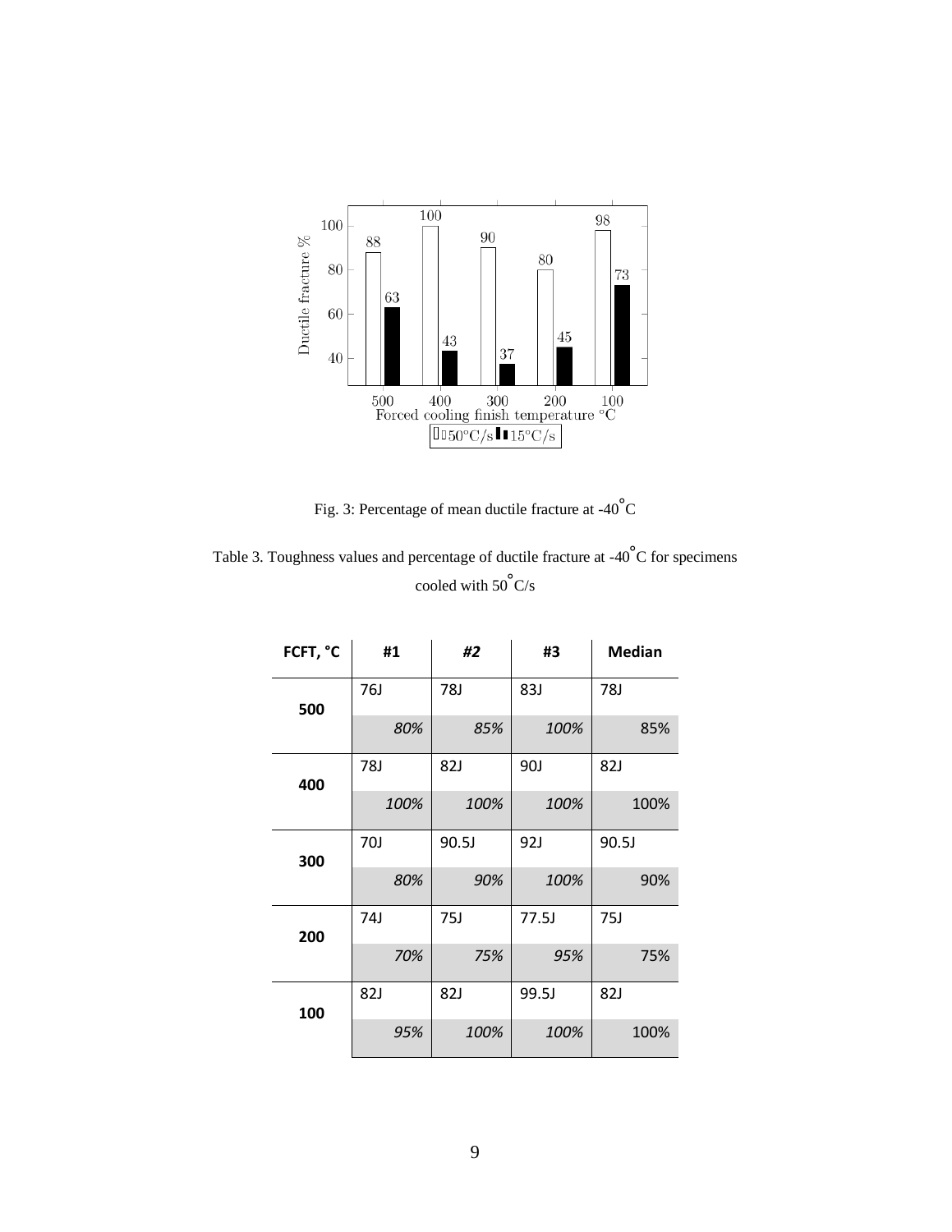For the slower cooling rate of 15  $\degree$ C/s, the test temperature of -40  $\degree$ C is in the ductile – brittle transition temperature range with ductile fracture percentages falling as low as 20 %. Now there is a clear effect of FCFT: both absorbed energy and percentage ductile fracture show a minimum when the cooling finish temperature is 300 °C.

| Table 4. Toughness values and percentage of ductile fracture at $-40^{\circ}$ C for specimens |
|-----------------------------------------------------------------------------------------------|
| cooled with $15^{\circ}$ C/s                                                                  |

| FCFT, °C | #1         |     | #2         |      | #3         |      | <b>Median</b> |      |
|----------|------------|-----|------------|------|------------|------|---------------|------|
| 500      | 73J        |     | 92J        |      | 102J       |      | 92J           |      |
|          |            | 60% |            | 60%  |            | 70%  |               | 60%  |
| 400      | 11.5J      |     | 51J        |      | 87J        |      | 51J           |      |
|          |            | 20% |            | 40%  |            | 70%  |               | 40%  |
| 300      | 15.5J      |     | <b>50J</b> |      | <b>68J</b> |      | <b>50J</b>    |      |
|          |            | 20% |            | 40%  |            | 50%  |               | 40%  |
| 200      | <b>18J</b> |     | 66J        |      | 84J        |      | <b>66J</b>    |      |
|          |            | 20% |            | 50%  |            | 65%  |               | 50%  |
| 100      | 14J        |     | 92J        |      | 107.5J     |      | 92J           |      |
|          |            | 20% |            | 100% |            | 100% |               | 100% |

## **3.2 Strength**

The strength of the steel was tested with two different cooling rates of  $50^{\circ}$ C/s and  $15^{\circ}$ C/s. The values shown in Fig. 4 and 5 are the average values of three specimens. Fig. 4 shows that for both forced cooling rates tensile strength at room temperature increases with decreasing FCFT. However, with yield strength this was not the case

when the cooling rate was  $15^{\circ}$ C/s.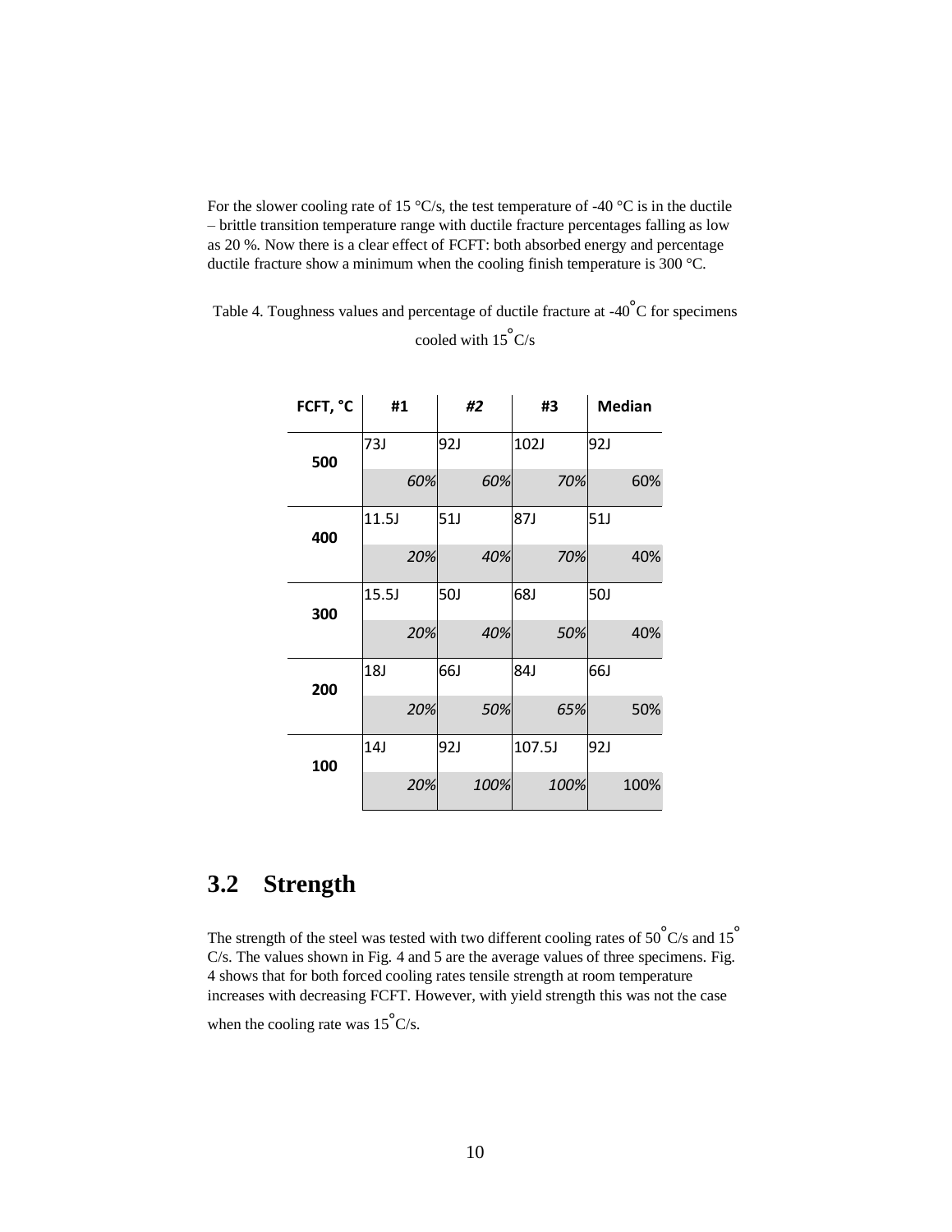

Fig. 4: Tensile strength of the CGHAZ

The increase in tensile strength was 12 % between  $500^{\circ}$ C and  $100^{\circ}$ C with the faster cooling speed of 50°C/s and 8 % with the lower cooling rate of 15°C/s. In this study, the greatest increase in tensile strength 9.5% was observed between  $500^{\circ}$ C and  $200^{\circ}$ C, with cooling speed of  $15^{\circ}$ C/s.



Fig. 5: 0.2% Yield strength of the CGHAZ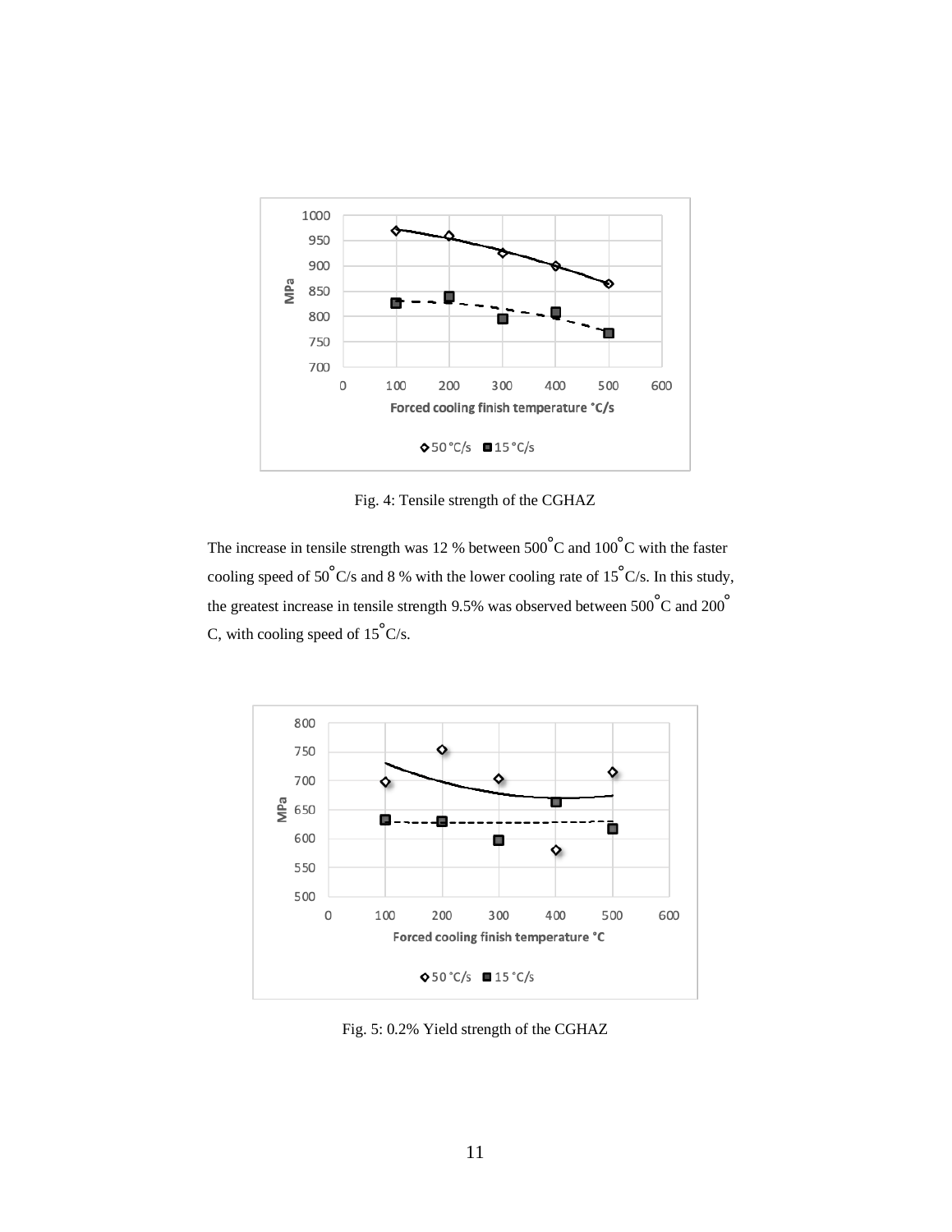The highest yield strength values were obtained with the cooling speed of  $50^{\circ}$ C/s while the lower limit of was 200 $\degree$ C. With slower cooling speed of 15 $\degree$ C/s the highest yield strength was obtained with lower limit of 400 $\degree$ C. When the temperature of rapid cooling was 200 or 100<sup>∘</sup> C there was no significant decrease of yield strength.

Overall, decreasing the FCFT to 200 $\degree$ C or 100 $\degree$ C had no detrimental effect on the tensile or yield strength. Furthermore, the Y/T-ratio improved when the lower limit was below 500°C, except the case of 400°C with cooling rate of 15°C/s as can be seen in Fig. 6. The Y/T-ratio improved by 13 % with lower temperature of  $100^{\circ}$ C instead of 500  $\degree$ C using the cooling speed of 50  $\degree$ C $\degree$ /s. The improvement was 5 % with a cooling speed of 15  $\degree$ C/s.

Based of these results, as the FCFT is decreased the CGHAZ becomes more able to deform before breaking. Of course, these results are only represent the contribution of the CGHAZ. If the same behaviour is applicable to other regions of the HAZ it would be beneficial to the behaviour of the weld as a whole. Higher strength HAZs are able to better resist local necking by contributing to overmatching and thereby shifting deformation during cross-weld overloading towards the base material. This can be very important in various kind of structures, for example if they are located in earthquake prone areas. Lower the Y/T-ratio is, the more plastic deformation the material can tolerate. Furthermore, the Y/T-ratio is important in situations where stress levels above the yield strength are present. [18,19]



Fig. 6: Y/T Ratios of the steel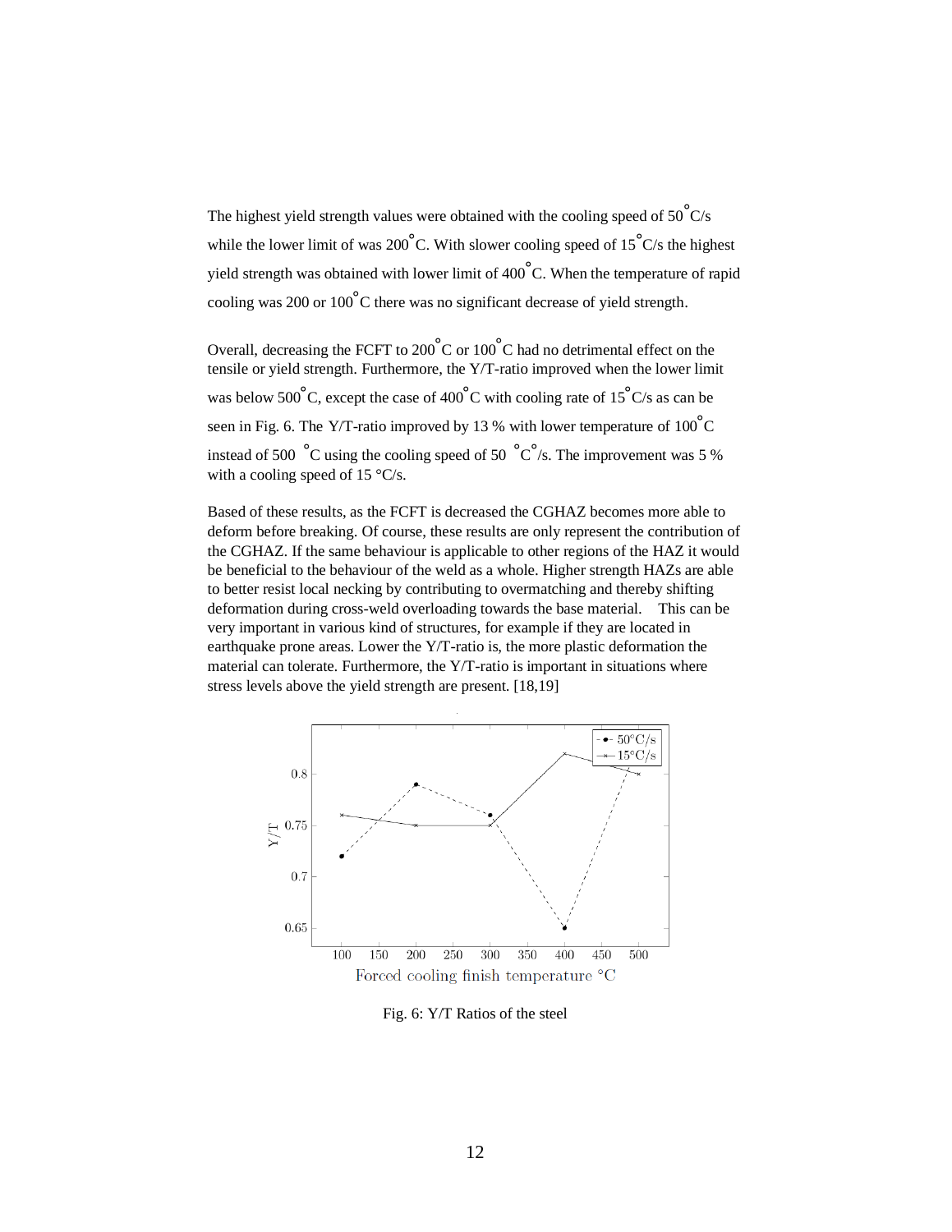### **3.3 Uniform Elongation**



Fig. 7: Elongation of Optim 700 MC

As shown in Fig. 7 the uniform elongation of the CGHAZ is clearly improved by reducing the FCFT to low temperatures in the region of 200 -  $100^{\circ}$ C. Usually, the specimens with a lower cooling speed of  $15^{\circ}$ C/s had better uniform elongation values than the specimens with a cooling speed of  $50^{\circ}$ C/s. The highest elongations values were achieved with lower limit of 200°C irrespective of the cooling speed in this study. With cooling speed of 50 $^{\circ}$ C/s the elongation increased by 12.8% between 500 $^{\circ}$ C and 200 $\degree$ C and by 11.6% between lower limits of 500 and 100 $\degree$ C. With cooling speed of 15°C/s the elongation increased by 19.4% between 500°C and 200°C and by 4.4% between  $500^{\circ}$ C and  $100^{\circ}$ C.

### **3.4 Microstructure**

Extensive microstructural studies were not undertaken in this study. In general, mechanical properties are, of course, the result of the microstructure that results from the applied processing parameters. One example of the changes that can be brought about by the application of forced cooling to the present steel is shown in Fig. 8, which shows the microstructures of simulated CGHAZs obtained with FCFTs of 500 and 100 °C. The differences are striking, with the lower FCFT showing a much finer bainite lath thickness than the higher FCFT. This is presumably due to the fact that most of the bainite forms at temperatures below 500 °C. With forced cooling to lower temperatures more bainite is formed at lower temperatures where the lath thickness is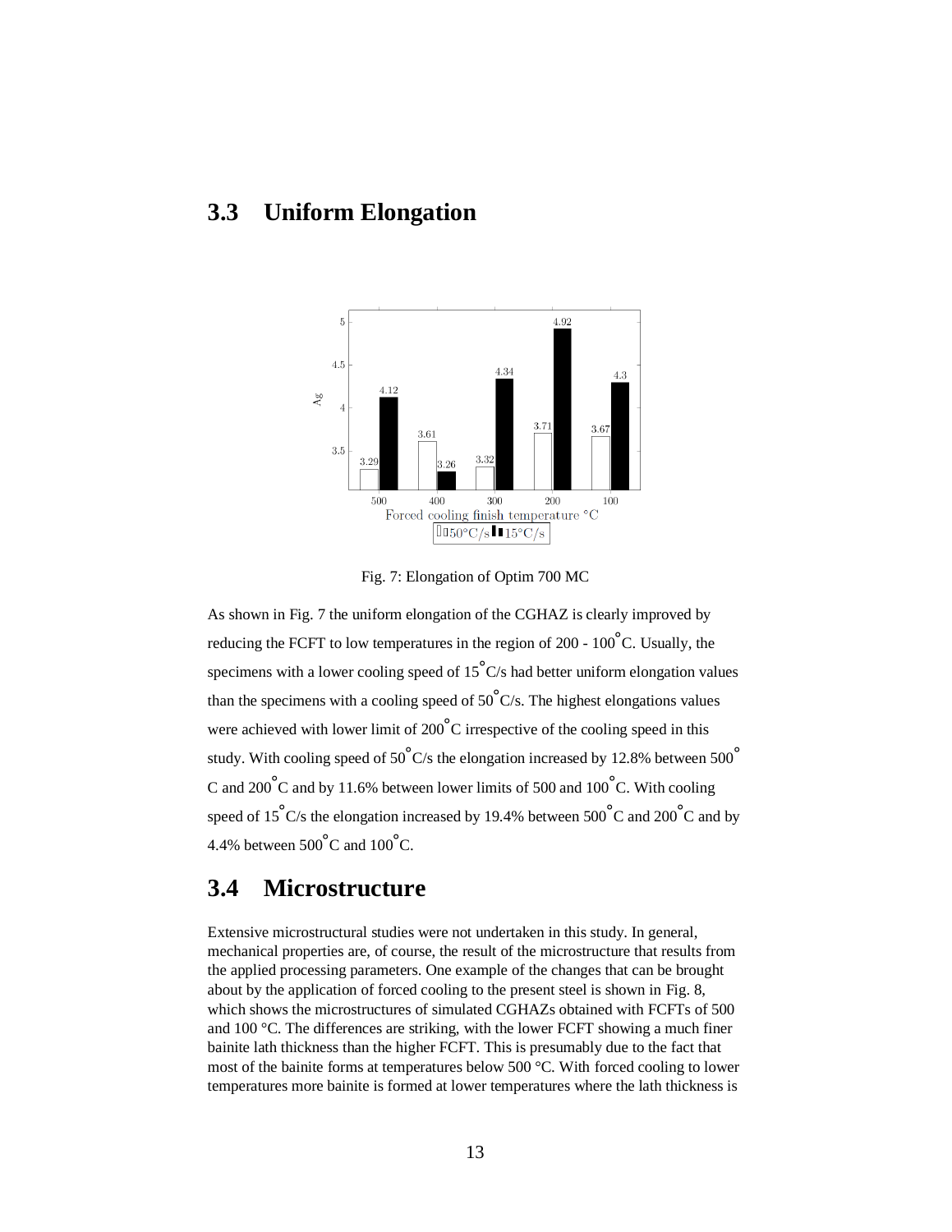known to be finer [20]. When simulated air cooling starts at 500  $^{\circ}$ C, more bainite will be able to grow at higher temperatures. In general finer microstructures are associated with higher strengths. However, other factors being equal higher strength will tend to raise the ductile – brittle transition temperature and lower the absorbed energy in the Charpy V test if the test temperature is in the transition temperature range. However, the finer bainite will contain finer carbides that are beneficial to toughness [21]. Transition temperature and absorbed energy are also affected by e.g. the packet size, i.e. effective grain size of the bainitic microstructure [22]. This will depend on the details of the prior austenite grain size and how the bainite packets nucleate and grow. These aspects of the effects of forced cooling would require further investigations.



Fig. 8: Microstructure of the simulated CGHAZ with a cooling rate of  $50^{\circ}$ C/s; (a) FCFT 500 °C, (b) FCFT 100 °C

#### **4 Conclusion**

On the basis of this research concerning the strength and toughness of the CGHAZ in a high-strength thermomechanically processed steel with a yield strength of 700 MPa, it appears that, from both a productivity and a mechanical property point of view, it would be beneficial to force cool the welds in such steels down to 100 or 200 °C. There are indications that the refinement of the CGHAZ bainite lath thickness is the reason for the higher strength and impact toughness that can be achieved with a suitable cooling rate.

This has been preliminary research and the work should be continued to consider the properties of other subzones in the HAZ such as the ICHAZ and SCHAZ and to consider other low-carbon thermomechanically processed high strength steels to establish suitable forced cooling rates and forced cooling finish temperatures.

In practice, the challenge will be the forced cooling process itself, because cooling welds down to 100  $\degree$ C at a high rate is problematic with the cooling methods currently on the market.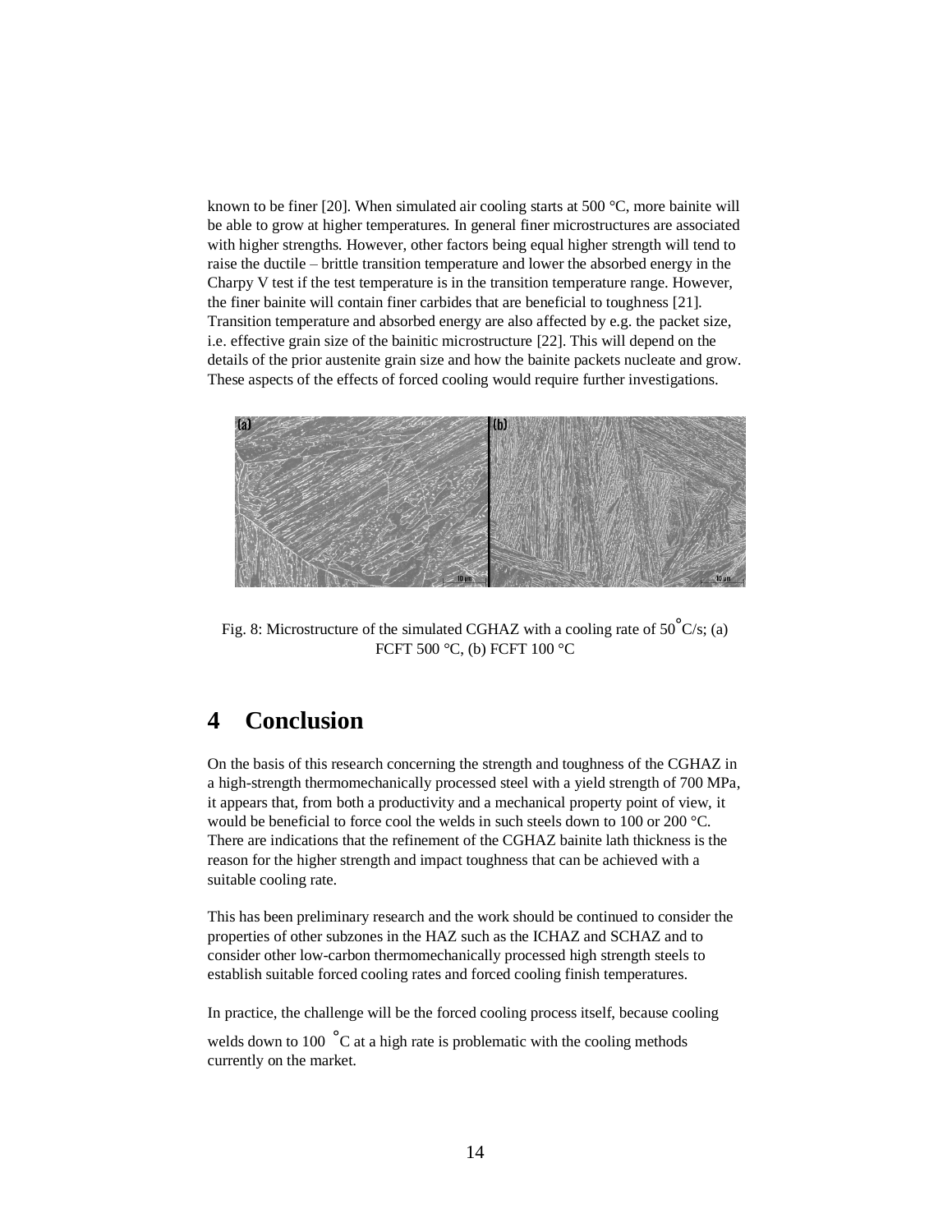#### **5 Acknowledgements**

The Authors acknowledge the help of Jukka Haapio in conducting cooling time experiments on the T-joint welds that were used to provide the cooling time data shown in Table 2. We are grateful to Juha Uusitalo of the University of Oulu for conducting the Gleeble simulations. The authors are grateful for the financial support of Tekes - the Finnish Funding Agency for Innovation within the DIMECC program MANU - Future digital manufacturing technologies and systems.

#### **References**

- [1] F. Javidan, A. Heidarpour, X.-L. Zhao, C. R. Hutchinson, J. Minkkinen, Effect of weld on the mechanical properties of high strength and ultra-high strength steel tubes in fabricated hybrid sections, Engineering Structures 118 (2016) 16 – 27. doi: 10.1016/j.engstruct.2016.03.046.
- [2] X. Qiang, X. Jiang, F. S. Bijlaard, H. Kolstein, Mechanical properties and design recommendations of very high strength steel {960} in fire, Engineering Structures  $112 (2016) 60 - 70$ . doi: 10.1016/j.engstruct.2016.01.008.
- [3] M. L. Romero, C. Ibaez, A. Espinos, J. Portols, A. Hospitaler, Influence of ultra-high strength concrete on circular concrete-filled dual steel columns, Structures (2016) doi:10.1016/j.istruc.2016.07.001.
- [4] SSAB, Welding of strenx, www.ssab.com/Products/Brands/Strenx/Products/Strenx-700-MC!tab=works hop, accessed: 2016-02-03.
- [5] L. Lan, X. Kong, C. Qiu, D. Zhao, Influence of microstructural aspects on impact toughness of multi-pass submerged arc welded HSLA steel joints, Materials Design 90 (2016) 488 – 498. doi: 10.1016/j.matdes.2015.10.158.
- [6] X.Wang, X.Wang, C. Shang, R. Misra, Characterization of the multi-pass weld metal and the impact of retained austenite obtained through intercritical heat treatment on low temperature toughness, Materials Science and Engineering: A 649 (2016) 282 – 292. Doi: 10.1016/j.msea.2015.09.030.
- [7] J. Kim, E. Yoon, Notch position in the HAZ specimen of reactor pressure vessel steel, Journal of Nuclear Materials 257 (3) (1998) 303 – 308. doi: 10.1016/S0022-3115(98)00451-6.
- [8] S. Kumar, S. Nath, V. Kumar, Continuous cooling transformation behavior in the weld coarse grained heat affected zone and mechanical properties of nb-microalloyed and HY85 steels, Materials Design 90 (2016) 177 – 184. doi: 10.1016/j.matdes.2015.10.071.
- [9] H. K. Sung, D. H. Lee, S. Y. Shin, S. Lee, J. Y. Yoo, B. Hwang, Effect of finish cooling temperature on microstructure and mechanical properties of high-strength bainitic steels containing cr, mo, and b, Materials Science and Engineering: A  $624$  (2015)  $14 - 22$ . doi: 10.1016/j.msea.2014.11.035.
- [10] S. Samanta, P. Biswas, S. Giri, S. B. Singh, S. Kundu, Formation